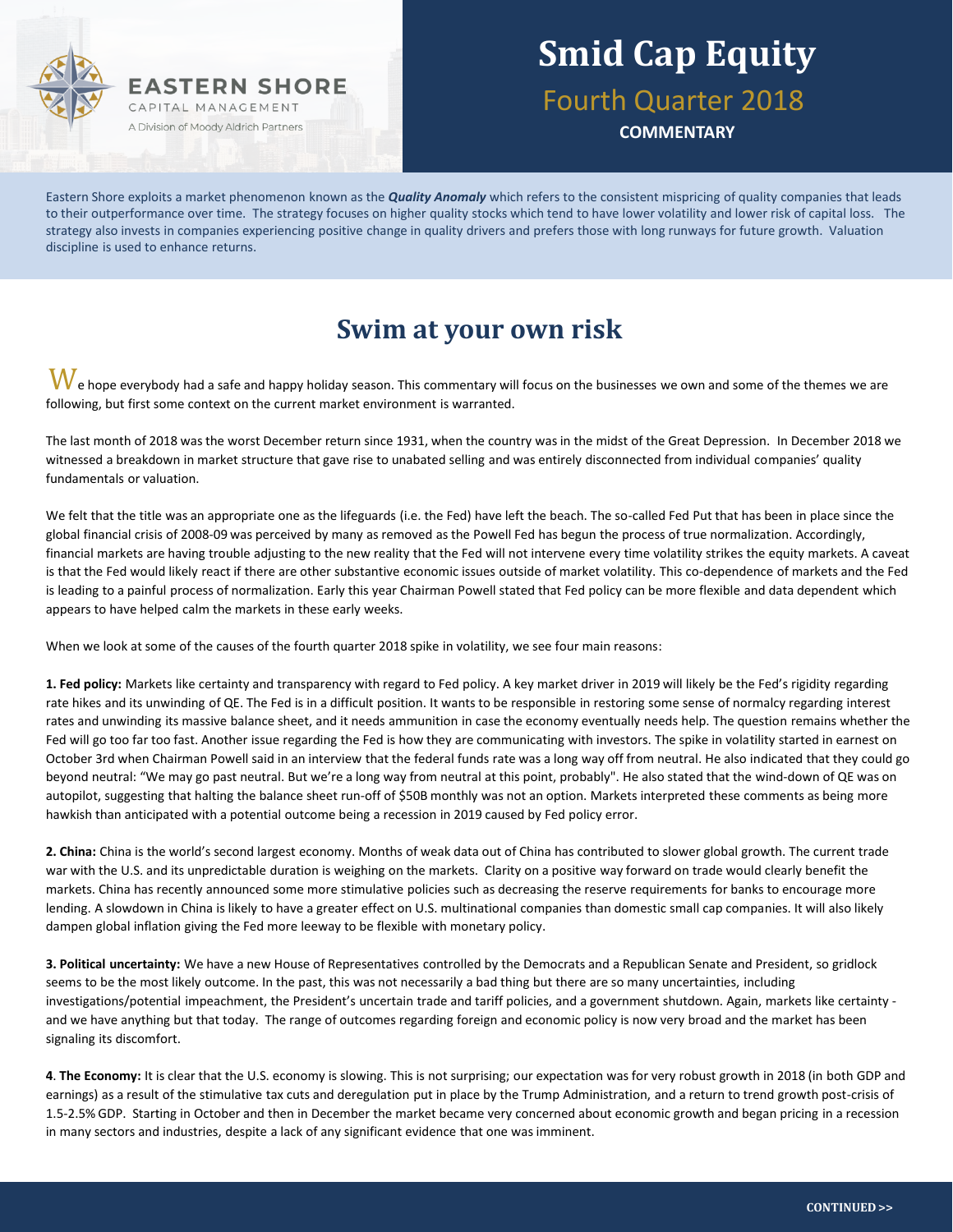

Fourth Quarter 2018

**COMMENTARY**

| Performance Summary (as of 12/31/2018) |                   |               |                            |                            |                                                                            |  |  |
|----------------------------------------|-------------------|---------------|----------------------------|----------------------------|----------------------------------------------------------------------------|--|--|
|                                        | 04 2018<br>$(\%)$ | 1 Year<br>(%) | 3 Year <sup>*</sup><br>(%) | 5 Year <sup>*</sup><br>(%) | <b>Since Inception</b><br>$(12/31/2012)^*$<br>$(^{\dot{0}}\!\!\!/\!\!\!o)$ |  |  |
| <b>ESCM Smid Cap Equity (Gross)</b>    | $-20.8$           | $-10.5$       | 7.2                        | 5.3                        | 10.8                                                                       |  |  |
| <b>ESCM Smid Cap Equity (Net)</b>      | $-21.0$           | $-11.2$       | 6.3                        | 4.5                        | 10.0                                                                       |  |  |
| <b>Russell 2500</b>                    | $-18.5$           | $-10.0$       | 7.3                        | 5.2                        | 9.9                                                                        |  |  |

*\*Performance periods greater than one year are annualized.*

### **Fourth Quarter 2018 Results**

During the fourth quarter of 2018 the Eastern Shore Smid Cap Equity strategy delivered a return of -20.8% (-21.0% net), underperforming the Russell 2500's return of -18.5%. For the year 2018 the strategy returned -10.5% gross of fees (-11.2% net), trailing the Russell 2500's return of -10.0%. Volatility picked up markedly starting in early October, spurred by Fed Chairman Powell's hawkish comments and continued trade rhetoric from the President. The market seems to be pricing in a recession despite scant evidence that we are approaching one. Quality stocks held up well in the third and early fourth quarter, but results were less strong in the deeply negative month of December as high quality businesses in industries deemed more cyclical declined with the rest of the market. Several of our holdings posted very solid third quarter results and have positive 2019 outlooks yet fell 15-20%. Macro influences and sentiment overwhelmed fundamentals and valuation during the final few weeks of 2018.

2018 was a tale of two environments. The first half of the year saw strong returns with low quality, growth and price momentum the dominant factors driving returns. In late August – right around the top of the small cap market – we saw quality companies and those with stronger balance sheets start to outperform. This is the type of environment in which we generally perform well.

The strongest sector contributors to the Smid Cap Equity strategy's relative performance during the quarter were the Materials and Producer Durables sectors. In each area top performers came from a range of industries and did not appear to be thematically linked. Outperforming holdings in Materials included semiconductor production materials firm Cabot Microelectronics (CCMP) and aerospace composite producer Hexcel (HXL). Having no exposure to the underperforming metals and minerals areas also proved advantageous in this sector. Strong performers in Producer Durables included online auction and vehicle remarketing service provider Copart (CPRT) and pest control firm Rollins, Inc. (ROL).

Sector detractors for the quarter include Financial Services and Health Care. Among Financial Services holdings, a few of our bank holdings including SVB Financial Group (SIVB) and Western Alliance Bancorp (WAL) lagged the market for stock-specific reasons. Within Health Care, underperformance by some of the strategy's pharmaceutical and biotech names such as Neurocrine Biosciences (NBIX) and Ligand Pharmaceuticals (LGND) weighed on results for the quarter.

| <b>Q4 Top 5 Contributors</b> <sup>†</sup> |                    |                            |  |  |  |
|-------------------------------------------|--------------------|----------------------------|--|--|--|
| <b>Security</b>                           | Avg. Weight<br>(%) | <b>Contribution</b><br>(%) |  |  |  |
| Inter Parfums Inc (IPAR)                  | 1.35               | 0.08                       |  |  |  |
| Lamb Weston Holdings Inc                  | 1.51               | 0.08                       |  |  |  |
| Twilio Inc Class A (TWLO)                 | 0.73               | 0.05                       |  |  |  |
| Pool Corporation (POOL)                   | 0.52               | 0.02                       |  |  |  |
| Cash                                      | 2.59               | 0.02                       |  |  |  |

| $Q4$ Top 5 Detractors <sup>†</sup>      |       |                                        |  |  |  |
|-----------------------------------------|-------|----------------------------------------|--|--|--|
| <b>Security</b>                         | (%)   | <b>Avg. Weight Contribution</b><br>(%) |  |  |  |
| Bio-Techne Corporation (TECH)           | 3.29  | $-1.02$                                |  |  |  |
| SVB Financial Group (SIVB)              | 2.03  | $-0.93$                                |  |  |  |
| Neurocrine Biosciences Inc (NBIX)       | 1.55  | $-0.74$                                |  |  |  |
| Oasis Petroleum Inc (OAS)               | 0.84  | $-0.72$                                |  |  |  |
| Broadridge Financial Solutions Inc (BR) | 2 1 1 | $-0.59$                                |  |  |  |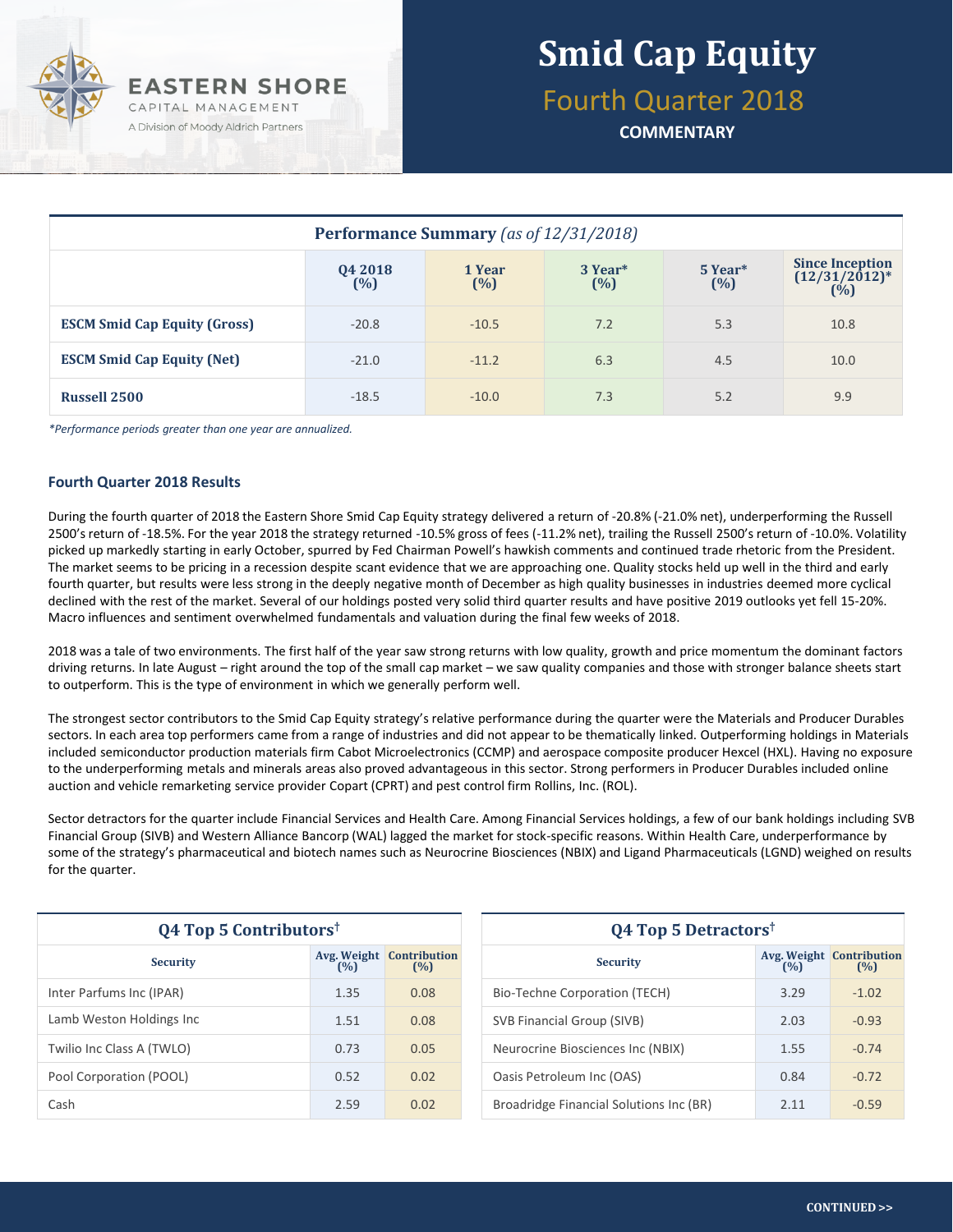

**COMMENTARY**

#### **Outlook**

Based on the U.S. and global economic data we track we don't expect the U.S. economy to go into a recession in 2019. The global economy is slowing and the U.S. is slowing back to a trend in GDP growth that will look more like the 2012-2017 period of 1.5-2.5% GDP growth. The December ISM manufacturing and nonmanufacturing numbers were down from November but still indicated expansion. Labor statistics are very solid, and inflation is relatively benign given the strong economy and labor situation.

Earnings growth is slowing as well, which is only natural given the 20+% growth we saw in 2018. Current consensus earnings growth in early January for small, mid & large cap stocks are presented on the following table:

| <b>Projected Earnings Growth Jan 2019</b> |       |       |       |  |  |  |
|-------------------------------------------|-------|-------|-------|--|--|--|
|                                           | 2018  | 2019  | 2020  |  |  |  |
| Large $-$ S&P 500                         | 22.7% | 7.2%  | 11.1% |  |  |  |
| $Mid - S&P 400$                           | 21.6% | 9.4%  | 11.2% |  |  |  |
| $Small - S&P 400$                         | 22.6% | 14.6% | 15.5% |  |  |  |

Analysts tend to be optimistic going into the new year, so we interpret these estimates with a grain of salt. Even so, if we discount the earnings growth figures above by 20-30% we still see small cap companies growing earnings in the high single digits. Given that valuations have contracted significantly since the summer we still see a path to positive returns in 2019 for small cap stocks.

Below are some potentially positive performance drivers for the market in 2019:

**The U.S. Consumer:** The consumer, which comprises close to 70% of the U.S. economy, is in good shape. The December jobs report was stellar: wage growth was up 0.4% for the month and up 3.2% year-over-year. The participation rate increased, causing the unemployment rate to rise thanks to the inflow of additional workers into the workforce. That is very encouraging as having more people come back into the workforce will ease the country's labor shortage and likely temper wage inflation. This is important as it will help contain inflation overall, perhaps prompting the Fed to be less aggressive with rate increases. We will see tax refunds coming to consumers in the first half of the year and gas prices have declined significantly from last year. Consumer confidence, while down from recent highs, is still very positive. Interest rates have also come down since the fall, leading to lower mortgage rates which could help the stalled housing market. This is a powerful combination that should lead to a decent consumer spending environment in 2019.

**The Fed:** Given recent comments by Chairman Powell and several Fed Governors regarding flexibility with both rate increases and unwinding QE, we feel it is much less likely that a Fed policy error will cause a recession. Interest rates may stay accommodative for longer. As the global economy slows we see inflation fairly contained as well, giving the Fed more opportunity to be patient regarding interest rates.

**Tax cuts and deregulation:** Tax cuts and deregulation are structural, not a one-time boost to earnings. As it stands today, the benefits from these will accrue every quarter and year until there are changes through legislative action. Many investors dismiss these as a one-time benefit with no additional value.

While there are many reasons to be positive on the economy and stocks in the new year, there are several risks that we are tracking that could change our thesis materially:

**1. Trade:** A prolonged trade war with China and other countries could negatively affect the U.S. economy as well as consumer and business confidence. This could lead both businesses and consumers to become more cautious and stop spending. This breakdown in confidence could push the U.S. into a recession.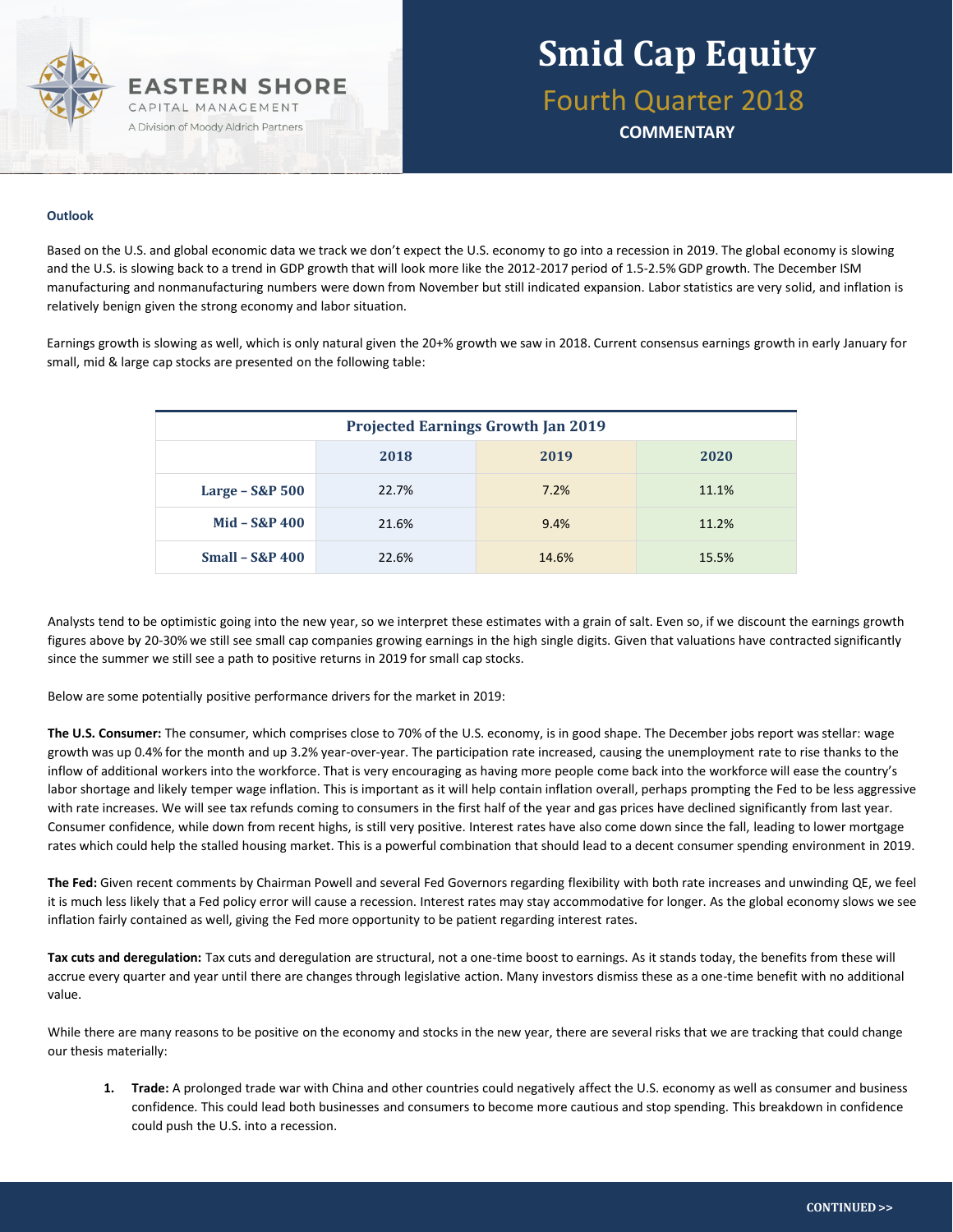

## **Smid Cap Equity** Fourth Quarter 2018 **COMMENTARY**

- **1. Fed policy error:** The Fed is often the main factor in recessions as it implements restrictive monetary policy to slow the economy and kill inflation. While inflation has picked up, it is not currently problematic by any measure. We believe that the Fed has been responsible in raising rates to begin the process of normalization. The question remains as to whether rates are at the right level to contain inflation and asset bubbles without harming the economy. Given the message that Powell and other Fed Governors communicated in early January, the risk of a Fed policy error seems greatly diminished from December.
- **2. Politics:** Political risk remains significant both domestically and globally. In the U.S. investors are always a Presidential tweet away from temporary chaos. The U.S. now has a divided government, complicating the task of making constructive changes over the next couple of years. On the global front there are many issues that could cause disruptions. Such uncertainty often makes markets uneasy and therefore prone to volatility.
- **3. The Global Economy:** It is clear to us that the global economy is slowing. Some of this is being caused by global uncertainty regarding trade and tariffs, Brexit, and other country specific factors. We don't see a global recession forming, just slower growth than we have seen in the past few years. Obviously as we mentioned previously China is a major factor: the Chinese economy is slowing and commodityrelated companies such as steel, coal, copper and crude oil would be areas of caution. Trade issues with the U.S. are also weighing on the Chinese economy and sentiment. We anticipate that weakness in China will exert greater influence on larger multinational companies than domestic small-mid caps.

#### **Positioning**

During the quarter we made some minor adjustments to the portfolio in light of the changed opportunity set. We decreased our overall Health Care weighting, mainly in pharmaceuticals and biotech. We exited some positions after they performed well and reached our fair value range. We sold a few others that have been more volatile in this environment and will monitor them for a better entry point. None of our sector weightings changed by more than 1.5% during the quarter, but we did make some adjustments beneath the surface. Specifically, we took the opportunity to add to and purchase several established quality names that had been indiscriminately sold in December, turning short term market dis-location to our advantage.

While we expect a moderately positive economy in 2019, the uncertainties mentioned above have elevated volatility and we don't expect it to diminish any time soon. As always we are looking to own as many attractively valued high quality businesses as possible. Please do not hesitate to reach out if you have any questions. Thank you for your support of Eastern Shore.



**Robert Barringer, CFA CIO, Partner, & Portfolio Manager**



**James O'Brien, CFA Partner & Portfolio Manager**



**Sarah Westwood, CFA, CMT Partner & Portfolio Manager**

### **OFFICE CONTACT**



**Fax** (781) 639-2751